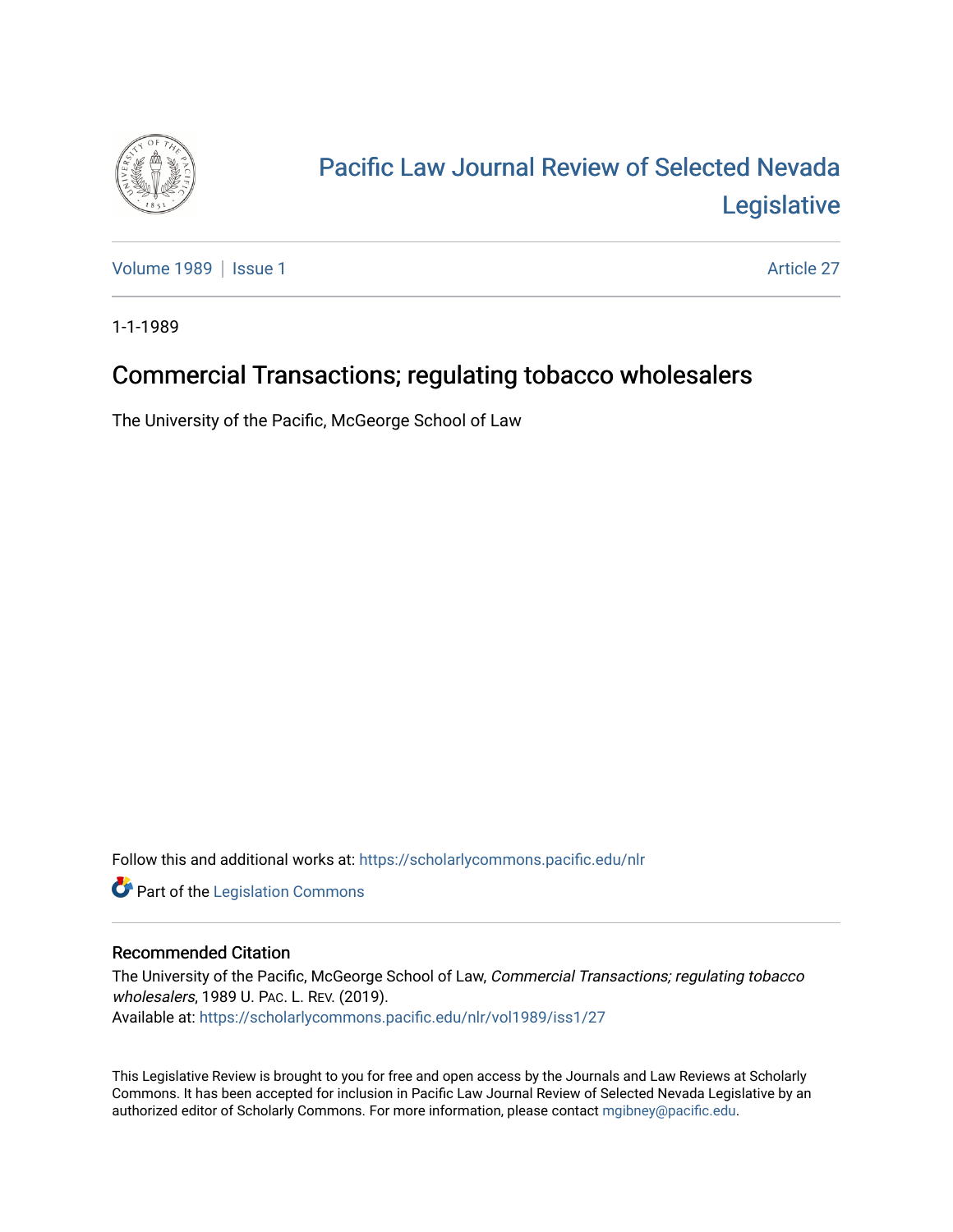## **Commercial Transactions; regulating tobacco wholesalers**

NEV. REV. STAT. § 370. (new); §§ 370.001, 370.010, 370.055, 370.505 (amended).

AB 277 (Committee on Taxation); 1989 STAT. Ch. 129

AB 287 (Committee on Commerce); 1989 STAT. Ch. 661

Existing law requires a retail tobacco dealer to pay a wholesale dealer<sup>2</sup> for all purchases by certain dates.<sup>3</sup> Chapter 129 prevents a wholesale tobacco dealer from extending credit to a retail dealer to circumvent the provisions of existing law.<sup>4</sup> Violation of Chapter 129 is punishable by a fine, revocation of the wholesaler's license, or  $both.<sup>5</sup>$ 

Chapter 661 prevents a wholesale tobacco dealer from attempting to influence the market by selling cigarettes<sup>6</sup> at less than their basic cost. <sup>7</sup>Chapter 661 also prohibits a retail dealer from purchasing or attempting to purchase cigarettes below the wholesaler's cost.<sup>8</sup> Chap-

5. *!d.* The first violation is punishable with a penalty of \$500, and the second and subsequent violations with a penalty of \$1000; if there are three violations within a one year period, the dealer will be fined \$5000, the dealer's licence will be revoked, or both. *!d.* The Department of Taxation is responsible for the investigation of alleged violations. *!d.* 

6. *See* NEv. REv. STAT. § 370.010 (1987) (amended by 1989 Nev. Stat. ch. 661, sec. 18, at 1517) (definition of a cigarette).

7. 1989 Nev. Stat. ch. 661, sec. 5, at 1514 (enacting NEV. REv. STAT. § 370.\_). Cigarette rebates which result in the sale of cigarettes below cost are prohibited. *!d. See id.*  sec. 2, at  $\equiv$  enacting NEV. REV. STAT. § 370. (definition of basic cost of cigarettes). Several states have enacted legislation to regulate unfair competition in cigarette sales. *See, e.g.,* ARK. STAT. ANN. § 4-75-701 (1987); DEL. CODE ANN. tit. 6, § 2602 (Supp. 1988); Omo REv. CoDE ANN. § 1333.12 (Anderson 1979); OKLA. STAT. tit. 62, § 332 (1974); PA. STAT. ANN. tit. 73, § 231.2 (Purdon 1971); S.D. CoDIFIED LAws ANN. § 37-10-2 (1986); TENN. CoDE ANN. § 67-4-1001 (Supp. 1988). *See generally* Island Tobacco Co. v. R. J. Reynolds Tobacco Co., 513 F. Supp. 726, 733-36 (D. Hawaii 1981) (under federal law, tobacco price discrimination with intent to destroy competition may be a violation of the Clayton Act (as amended by the Robinson-Patman Act) or the Sherman Antitrust Act, or both).

8. 1989 Nev. Stat. ch. 661, sec. 5, at \_\_ (enacting NEV. REV. STAT. § 370.........). An attempt by a retailer to purchase cigarettes below wholesale cost is prima facie evidence of an intent to injure competition. *!d.* A retail dealer is also prohibited from attempting to procure a rebate that would result in a sale of cigarettes below wholesale cost. *!d.* The cost of cigarettes purchased at a forced sale or bankruptcy proceeding may not be used to justify a price lower than the replacement cost of cigarettes purchased through ordinary trade channels. *!d.* sec. 7, at 1515 (enacting NEv. REv. STAT. § 370.\_). The price of cigarettes sold between wholesale dealers must be above the basic cost of cigarettes. *!d.* sec. 9, at 1515 (enacting NEv. REv. STAT. § 370.\_). *See generally id.* sec. 2, at 1514 (definition of basic cost of cigarettes).

<sup>1.</sup> *See* NEv. REv. STAT § 370.033 (1987) (definition of retail dealer).

<sup>2.</sup> *See id.* § 370.055 (1987) (amended by 1989 Nev. Stat. ch. 661, sec. 19, at 1517 (definition of wholesale dealer).

<sup>3.</sup> *!d.* § 370.505 (1987) (requiring that tobacco products delivered between the 1st and 16th of a given month be paid for on or before the 29th of that month, and deliveries after the 16th be paid on or before the 14th of the next month).

<sup>4. 1989</sup> Nev. Stat. ch. 129, sec. 1, at 285 (amending NEv. REv. STAT. § 370.505).